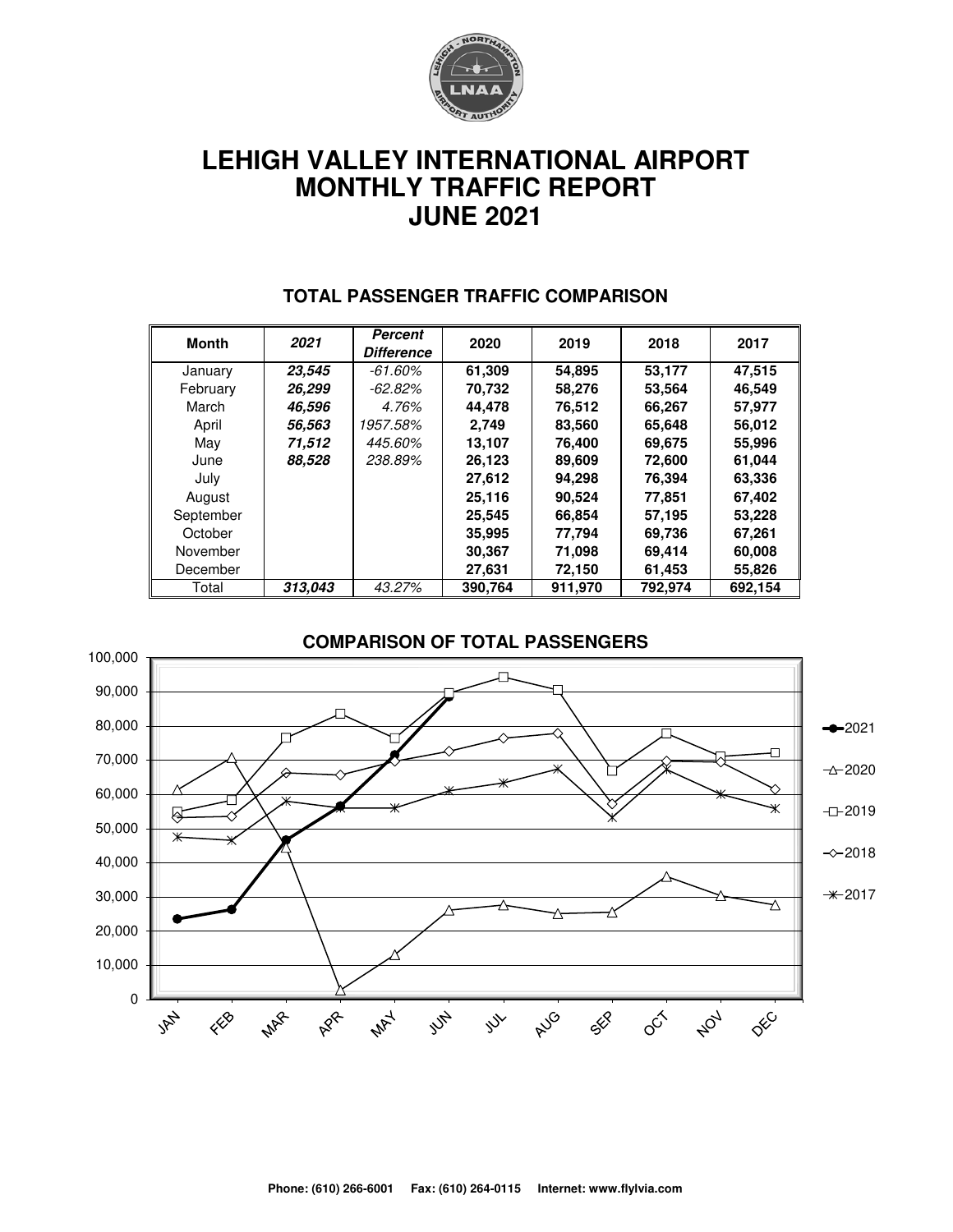#### **LEHIGH VALLEY INTERNATIONAL AIRPORT (ABE) MONTHLY TRAFFIC REPORT JUNE 2021**

|                                                      |                                       | <b>JUNE</b>                          |                                     |                                     |                                         | YEAR-TO-DATE                            |                                           |                                  |
|------------------------------------------------------|---------------------------------------|--------------------------------------|-------------------------------------|-------------------------------------|-----------------------------------------|-----------------------------------------|-------------------------------------------|----------------------------------|
|                                                      | 2021                                  | 2020                                 | <b>Increase</b><br>(Decrease)       | <b>Percent</b><br><b>Difference</b> | 2021                                    | 2020                                    | <b>Increase</b><br>(Decrease)             | Percent<br><b>Difference</b>     |
| <b>MAJOR AIRLINES:</b><br>Passengers                 |                                       |                                      |                                     |                                     |                                         |                                         |                                           |                                  |
| Enplaned<br>Deplaned                                 | 0<br>101                              | 0<br>0                               | 0<br>101                            | N/A<br>N/A                          | 0<br>101                                | 5,713<br>5,781                          | (5,713)<br>(5,680)                        | $-100.00\%$<br>$-98.25%$         |
| Sub-total                                            | 101                                   | 0                                    | 101                                 | N/A                                 | 101                                     | 11,494                                  | (11, 393)                                 | $-99.12%$                        |
| <b>REGIONAL AIRLINES:</b><br>Passengers              |                                       |                                      |                                     |                                     |                                         |                                         |                                           |                                  |
| Enplaned                                             | 44,284                                | 13,122                               | 31,162                              | 237.48%                             | 155,986                                 | 104,027                                 | 51,959                                    | 49.95%                           |
| Deplaned                                             | 44,143                                | 13,001                               | 31,142                              | 239.54%                             | 156,956                                 | 102,977                                 | 53,979                                    | 52.42%                           |
| Sub-total                                            | 88,427                                | 26,123                               | 62,304                              | 238.50%                             | 312,942                                 | 207,004                                 | 105,938                                   | 51.18%                           |
| <b>TOTAL PASSENGERS</b>                              | 88,528                                | 26,123                               | 62,405                              | 238.89%                             | 313,043                                 | 218,498                                 | 94,545                                    | 43.27%                           |
| CARGO:<br>Enplaned<br>Deplaned<br><b>TOTAL CARGO</b> | 9,387,118<br>10,710,383<br>20,097,501 | 6,892,423<br>8,286,289<br>15,178,712 | 2,494,695<br>2,424,094<br>4,918,789 | 36.19%<br>29.25%<br>32.41%          | 50,686,654<br>56,325,250<br>107,011,904 | 52,731,469<br>58,316,991<br>111,048,460 | (2,044,815)<br>(1,991,741)<br>(4,036,556) | $-3.88%$<br>$-3.42%$<br>$-3.63%$ |
| <b>CUSTOMS:</b><br>Entries                           | 5                                     | 6                                    | (1)                                 | $-16.67%$                           | 34                                      | 29                                      | 5                                         | 17.24%                           |

### **MONTHLY AIRCRAFT ACTIVITY**

The FEDERAL AVIATION ADMINISTRATION AIR TRAFFIC CONTROL TOWER at LVIA recorded the following aircraft take-offs and landings for the month:

|                          | <b>JUNE</b> |       |                               |                                     | YEAR-TO-DATE |        |                               |                       |  |  |
|--------------------------|-------------|-------|-------------------------------|-------------------------------------|--------------|--------|-------------------------------|-----------------------|--|--|
|                          | 2021        | 2020  | <b>Increase</b><br>(Decrease) | <b>Percent</b><br><b>Difference</b> | 2021         | 2020   | <b>Increase</b><br>(Decrease) | Percent<br>Difference |  |  |
| Major Airlines           | 1.177       | 592   | 585                           | 98.82%                              | 5.534        | 4,807  | 727                           | 15.12%                |  |  |
| <b>Regional Airlines</b> | 637         | 362   | 275                           | 75.97%                              | 3.739        | 2,780  | 959                           | 34.50%                |  |  |
| <b>General Aviation</b>  | 2,871       | 2,663 | 208                           | 7.81%                               | 15,357       | 11,131 | 4,226                         | 37.97%                |  |  |
| Military                 | 89          | 37    | 52                            | 140.54%                             | 383          | 206    | 177                           | 85.92%                |  |  |
| Total Itinerant          | 4,774       | 3,654 | 1,120                         | 30.65%                              | 25,013       | 18,924 | 6,089                         | 32.18%                |  |  |
| <b>Total Local</b>       | 2,593       | 2,600 | (7)                           | $-0.27%$                            | 11.279       | 11,413 | (134)                         | $-1.17%$              |  |  |
| <b>ITOTAL OPERATIONS</b> | 7,367       | 6,254 | 1,113                         | 17.80%                              | 36,292       | 30,337 | 5,955                         | 19.63%                |  |  |